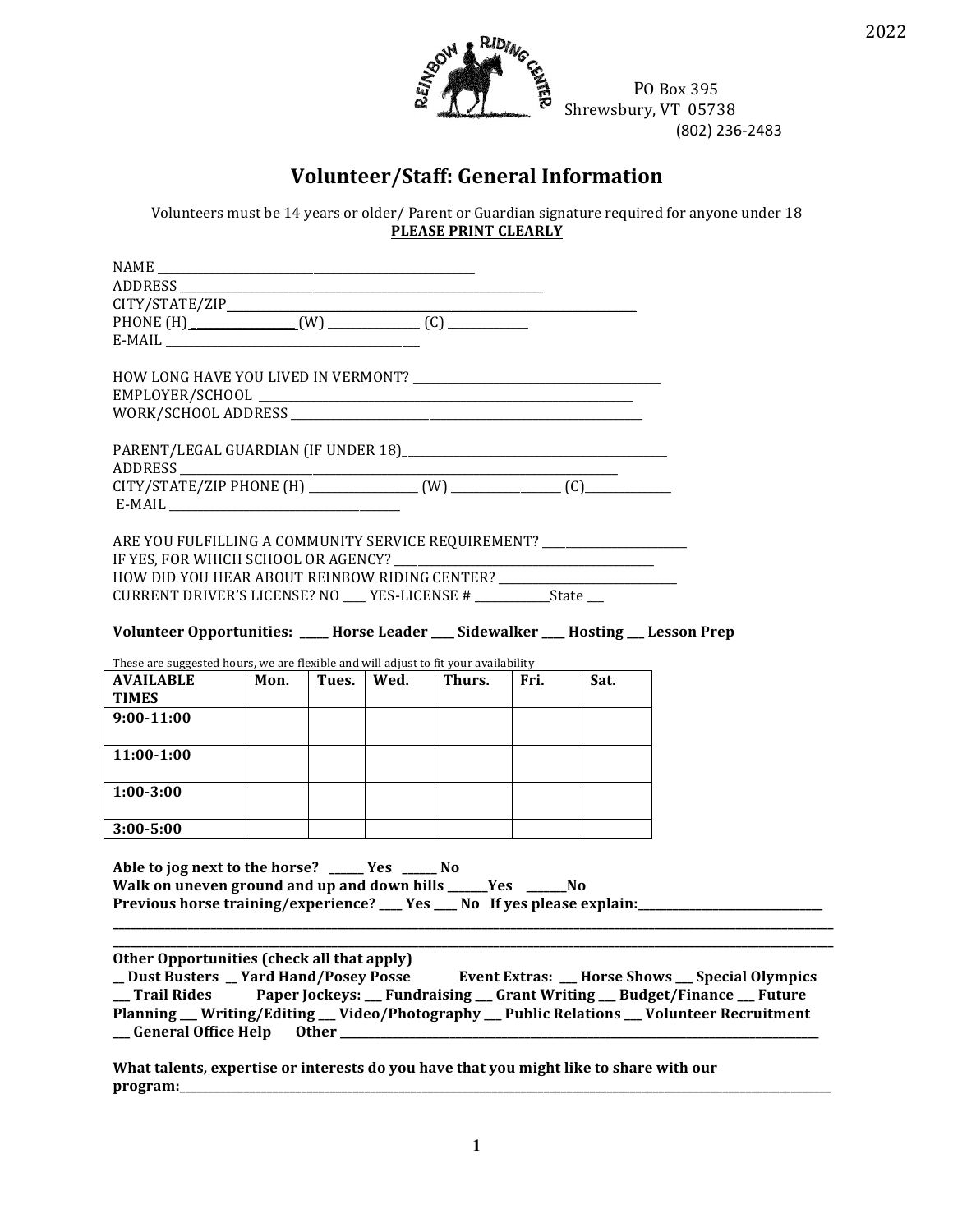

PO Box 395 Shrewsbury, VT 05738 (802) 236-2483

## **VOLUNTEER/ STAFF: HEALTH INFORMATION**

HISTORY: To assist with your safety and the safety of our riders, please describe your current health status, particularly regarding the physical/emotional demands of working in an equine assisted program. Please address fitness, cardiac, bone, or joint function, recent hospitalization/surgeries, or lifestyle changes that might affect your endurance, and/or mobility, or would be important to know about in case of an emergency:

Please list any **medications** that you take that might be important for care providers to be alerted to in case of an accident or need for emergency care:

Please list any allergies and allergies to medications that you take that may be important for care providers to know about in case of an accident or need for emergency care: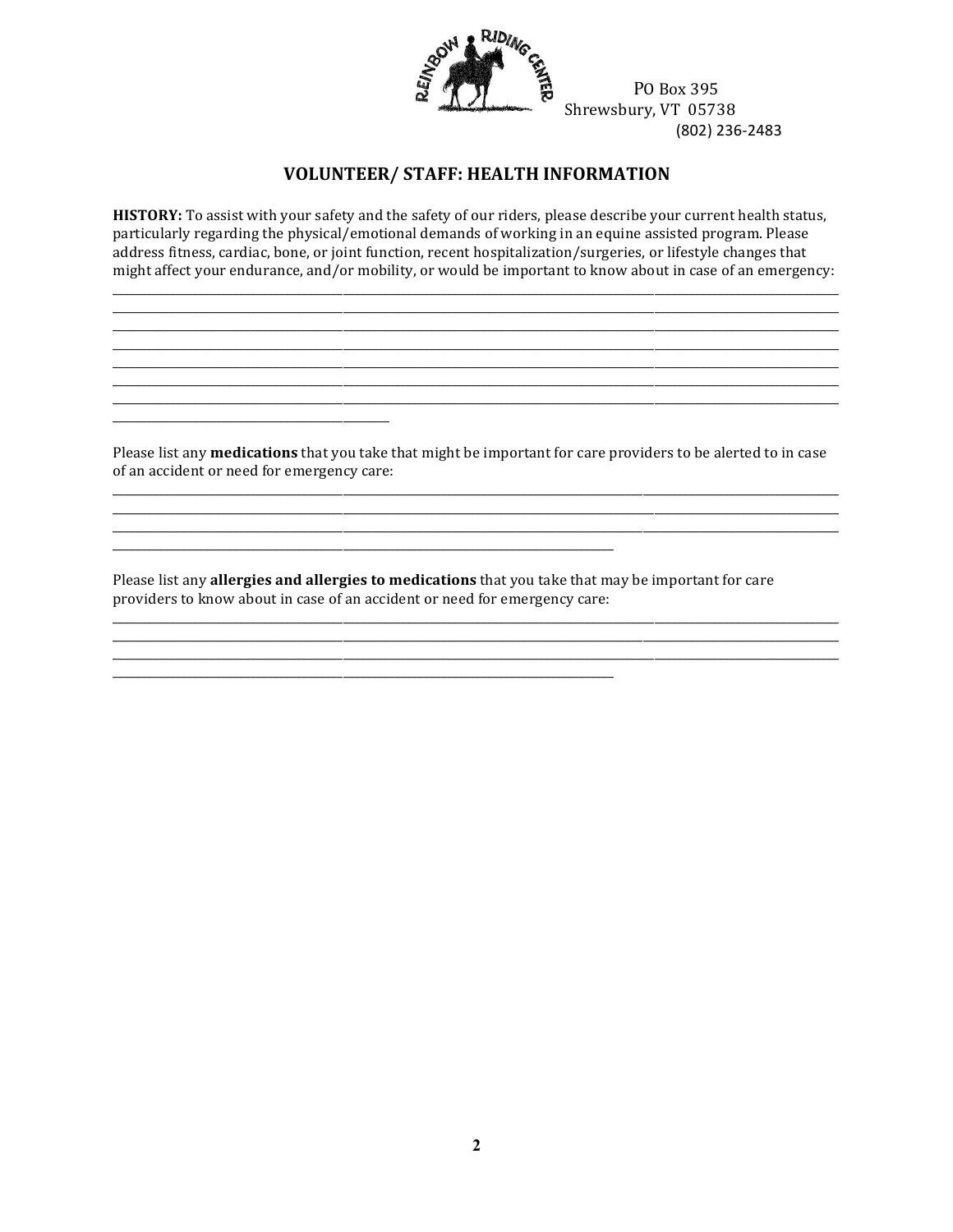

## **VOLUNTEER/STAFF: AUTHORIZATION FOR EMERGENCY MEDICAL TREATMENT**

| <b>NAME</b>                   |     | <b>DOB</b>          |              |              |
|-------------------------------|-----|---------------------|--------------|--------------|
| ADDRESS_                      |     |                     |              |              |
| CITY/STATE/ZIP_               |     |                     |              |              |
| PHONE (H)                     | (W) | (C)                 | <b>EMAIL</b> |              |
| PHYSICIAN'S NAME              |     |                     |              |              |
| PREFERRED MEDICAL FACILITY    |     |                     |              |              |
| <b>HEALTH INSURANCE CO.</b>   |     |                     | POLICY#      |              |
| IN CASE OF EMERGENCY CONTACT: |     |                     |              |              |
|                               |     |                     |              |              |
| <b>NAME</b>                   |     | <b>RELATIONSHIP</b> |              |              |
| PHONE (H)                     | (W) | (C)                 | Email        |              |
|                               |     |                     |              |              |
| <b>NAME</b>                   |     | <b>RELATIONSHIP</b> |              | <b>PHONE</b> |
| (H)<br>W)                     |     | ์C)                 | Email        |              |
|                               |     |                     |              |              |
| <b>NAME</b>                   |     | <b>RELATIONSHIP</b> |              | PHONE(H)     |
| (W)                           | C)  | Email               |              |              |

**CONSENT PLAN:** In the event emergency medical aid/treatment is required due to illness or injury during the process of volunteering services or working for the Reinbow Riding Center, or while on the property I authorize Reinbow Riding Center to:

- 1. Secure and retain medical treatment and transportation if needed
- 2. Release volunteer records upon request of the authorized individual or agency involved in the medical emergency treatment.

This authorization includes x-ray, surgery, hospitalization, medication and any treatment procedure deemed "life-saving" by the physician. This provision will only be invoked if the  $person(s)$  above is unable to be reached.

#### **SIGNATURE**\_\_\_\_\_\_\_\_\_\_\_\_\_\_\_\_\_\_\_\_\_\_\_\_\_\_\_\_\_\_\_\_\_\_\_\_\_\_\_\_\_\_\_\_\_\_\_\_\_\_\_\_\_\_DATE

PRINT NAME BELOW IF SIGNATURE ABOVE IS BY A PARENT OR GUARDIAN FOR A VOLUNTEER UNDER 18

 $RELATIONSHIP$ </u>

**NON-CONSENT PLAN:** I do not give my consent for emergency medical treatment/aid in case of illness or injury during the process of volunteering or working while being on the property of Reinbow Riding Center. \_\_\_\_ Parent or legal guardian will remain on site at all times during equine assisted activities.

\_\_\_\_\_\_\_\_\_\_\_\_\_\_\_\_\_\_\_\_\_\_\_\_\_\_\_\_\_\_\_\_\_\_\_\_\_\_\_\_\_\_\_\_\_\_\_\_\_\_\_\_\_\_\_\_\_\_\_\_\_\_\_\_\_\_\_\_\_\_\_\_\_\_\_\_\_\_\_\_\_\_\_\_\_\_\_\_\_\_\_\_\_\_\_\_\_\_\_\_\_\_\_\_\_\_\_\_\_\_\_\_\_\_\_\_\_\_\_\_\_\_\_\_\_\_ \_\_\_\_\_\_\_\_\_\_\_\_\_\_\_\_\_\_\_\_\_\_\_\_\_\_\_\_\_\_\_\_\_\_\_\_\_\_\_\_\_\_\_\_\_\_\_\_\_\_\_\_\_\_\_\_\_\_\_\_\_\_\_\_\_\_\_\_\_\_\_\_\_\_\_\_\_\_\_\_\_\_\_\_\_\_\_\_\_\_\_\_\_\_\_\_\_\_\_\_\_\_\_\_\_\_\_\_\_\_\_\_\_\_\_\_\_\_\_\_\_\_\_\_\_\_ \_\_\_\_\_\_\_\_\_\_\_\_\_\_\_\_\_\_\_\_\_\_\_\_\_\_\_\_\_\_\_\_\_\_\_\_\_\_\_\_\_\_\_\_\_\_\_\_\_\_\_\_\_\_\_\_\_\_\_\_\_\_\_\_\_\_\_\_\_\_\_\_\_\_\_\_\_\_\_\_\_\_\_\_\_\_\_\_\_\_\_\_\_\_\_\_\_\_\_\_\_\_\_\_\_\_\_\_\_\_\_\_\_\_\_\_\_\_\_\_\_\_\_\_\_\_

 $\Box$  In the event emergency treatment/aid is required I wish the following to take place:

**SIGNATURE**\_\_\_\_\_\_\_\_\_\_\_\_\_\_\_\_\_\_\_\_\_\_\_\_\_\_\_\_\_\_\_\_\_\_\_\_\_\_\_\_\_\_\_\_\_\_\_\_\_\_\_\_ DATE\_\_\_\_\_\_\_\_\_\_\_\_\_\_\_\_\_\_\_\_\_\_\_\_\_\_\_

PRINT NAME BELOW IF SIGNATURE ABOVE IS BY A PARENT OR GUARDIAN FOR A VOLUNTEER UNDER 18

 $\blacksquare$ RELATIONSHIP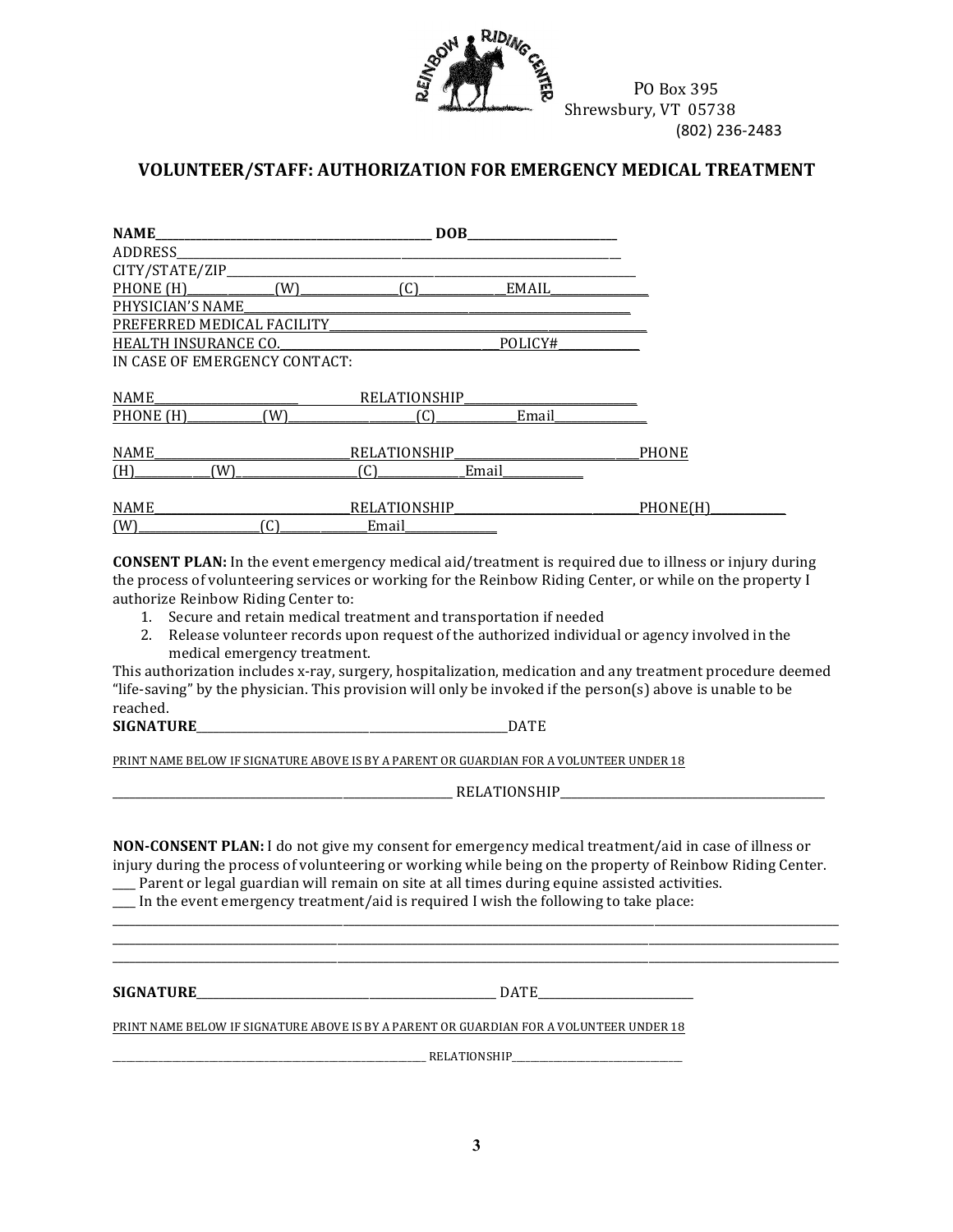

 $\frac{10}{20}$   $\frac{10}{20}$   $\frac{10}{20}$   $\frac{10}{20}$   $\frac{10}{20}$   $\frac{10}{20}$   $\frac{10}{20}$   $\frac{10}{20}$   $\frac{10}{20}$   $\frac{10}{20}$   $\frac{10}{20}$   $\frac{10}{20}$   $\frac{10}{20}$   $\frac{10}{20}$   $\frac{10}{20}$   $\frac{10}{20}$   $\frac{10}{20}$   $\frac{10}{20}$   $\frac{1$  $\frac{1}{2}$  Shrewsbury, VT 05738 (802) 236-2483

## **VOLUNTEER/STAFF: ADDITIONAL RELEASES**

Dear Reinbow Riding Center Volunteer/Staff,

We may request you be a part of a Reinbow Riding Center promotional press release. We appreciate your willingness to participate in aiding us to maintain the program through such promotions. For legal reasons we require that you understand and agree to the releases below by filling them out and signing them.

Sincerely, Reinbow Riding Center

| Name:           | Date of Birth: |             | Age: |
|-----------------|----------------|-------------|------|
| Address:        |                |             |      |
| City/State/Zip: |                |             |      |
| Home Phone:     | Work Phone:    | Cell Phone: |      |
|                 |                |             |      |

#### **RELEASES**

**I** \_\_\_\_\_**do** \_\_\_\_\_**do** not consent to and/or authorize the use and reproduction by Reinbow Riding Center of any and all photographs and any other audio-visual materials taken of me/my son/my daughter/my ward for the promotional use, educational activities, and exhibitions or for any other use for the benefit of the program.

I \_\_\_\_\_do \_\_\_\_\_ **do not** consent to and/or authorize photos to be posted on a Social Media page such as Facebook, Twitter, etc.

I \_\_\_\_**do** \_\_\_\_\_ **do not** consent to and/or authorize the use of a quote to be used in promotional material and/or posted on a social media page.

> \_\_\_\_\_\_\_\_\_\_\_\_\_\_\_\_\_\_\_\_\_\_\_\_\_\_\_\_\_\_\_\_\_\_\_\_\_\_\_\_\_\_\_\_\_\_\_\_\_\_\_\_\_\_\_\_\_\_\_\_\_\_\_\_\_\_\_\_\_\_\_ **Signature**

### **DIRECTIONS TO REINBOW RIDING CENTER**

From the Rutland Area take Rte. 103 south to the liffy Mart in East Wallingford. Just beyond the liffy Mart TURN RIGHT and follow signs for Rte. 155. Stay on 155 to Belmont (3.8 miles). At the Belmont sign TURN LEFT onto Tarbellville Road. Then TURN LEFT at sign for Reinbow Riding/Stonewall Farm across from the grey house.

From Ludlow Area take Rte. 103 north to the blinking light in Mt. Holly. TURN LEFT to go to Belmont. At the Belmont Store TURN RIGHT onto Tarbellyille Road. In .9 miles TURN RIGHT at the Reinbow Riding/Stonewall Farm sign across from the grey house.

**Watch for Reinbow Riding Center Signs along the way.**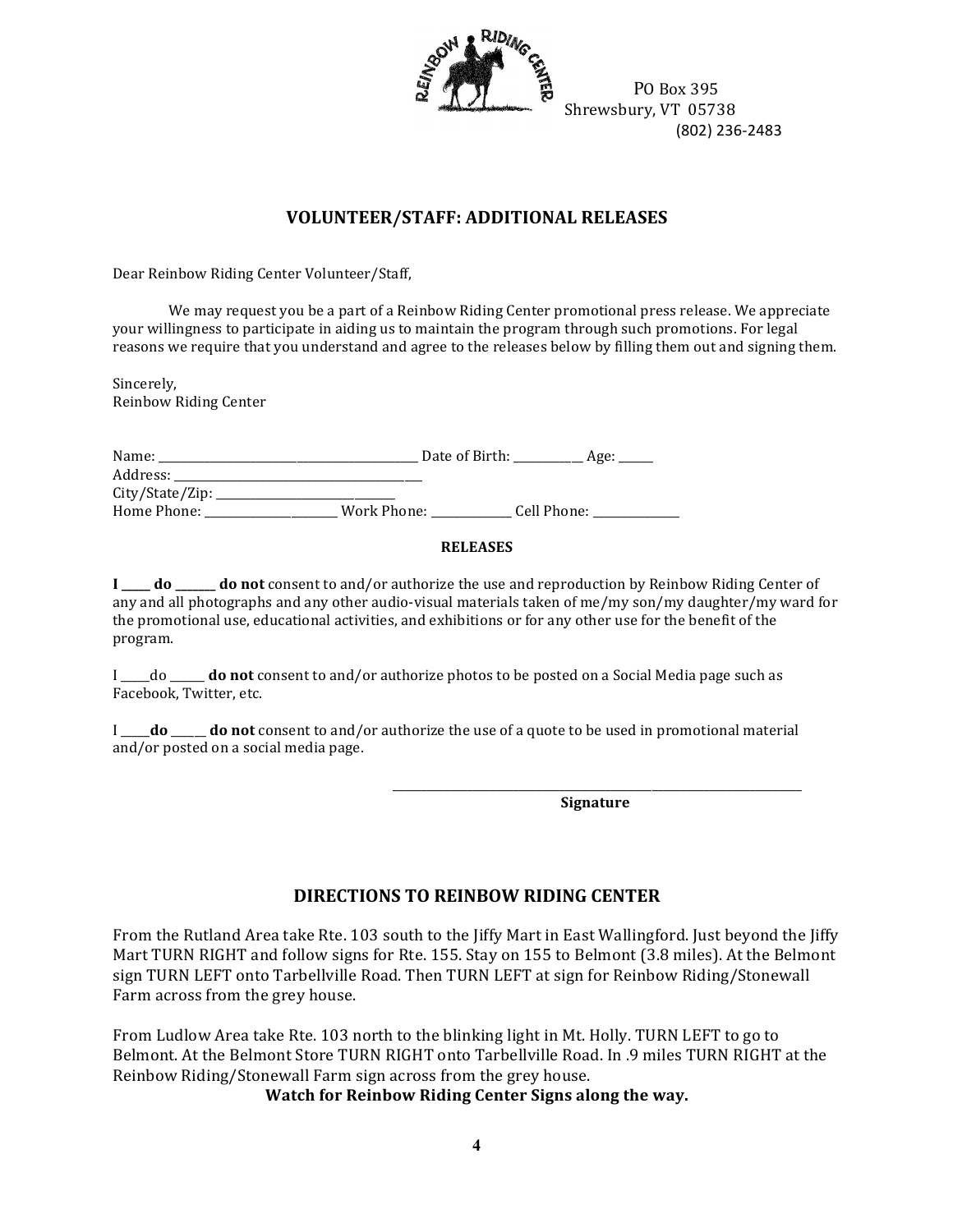

 PO Box 395  $\frac{1}{2}$  Shrewsbury, VT 05738 (802) 236-2483

# **Reinbow Riding Center CLIENT CONFIDENTIALITY**

Those who work and volunteer at Reinbow Riding Center are legally bound to confidentiality. The principles which will be adhered to will include but not necessarily be limited to, the following:

- Clients will not be discussed with persons outside of the center unless the Client or his/her parent has granted written permission. Additionally, Clients will not be discussed with those involved with the Center that are not directly involved in a Client's services.
- Clients will not be discussed in public places where there is a possibility of others overhearing the conversation.
- All written information regarding Clients will be securely maintained and may not be disclosed without written parent consent or Client consent if the Client is eighteen years of age or older. Information about Clients will not be given out over the phone without specific written permission.
- Any information about Clients acquired by service providers will be kept in the strictest confidence.
- Information can be shared when reporting any suspected abuse of a Client as required by law.

Please read and sign the following document. This procedure has been developed in an effort to protect the right of confidentiality of the Clients we serve. It also serves to ensure that you are aware of the legal and moral obligation you have to maintain confidentiality.

I accept the privilege and responsibility to have access and to receive information about Clients at the Center. I understand the confidentiality of the material which I read, hear, or discuss. Under no circumstances shall I duplicate, disseminate or verbalize to unauthorized persons this information. I also understand that e-mail systems affords no expectation of privacy and is considered part of the Client's file which cannot be destroyed.

I fully understand that access to information, whether obtained from records, through my attendance at or involvement in meetings, through discussion with instructors, Clients, family members and other service providers is only for the purpose of helping me make informed choices when providing services. The information I obtain is considered personal and private and should in no way be used in a prejudicial manner.

| <b>Signa</b><br>aturo: |  |
|------------------------|--|
|------------------------|--|

Print Name

Approved 1/9/2017

\_\_\_\_\_\_\_\_\_\_\_\_\_\_\_\_\_\_\_\_\_\_\_\_\_\_\_\_\_\_\_\_\_\_\_\_\_\_\_\_\_\_\_\_\_\_\_\_\_\_\_\_\_\_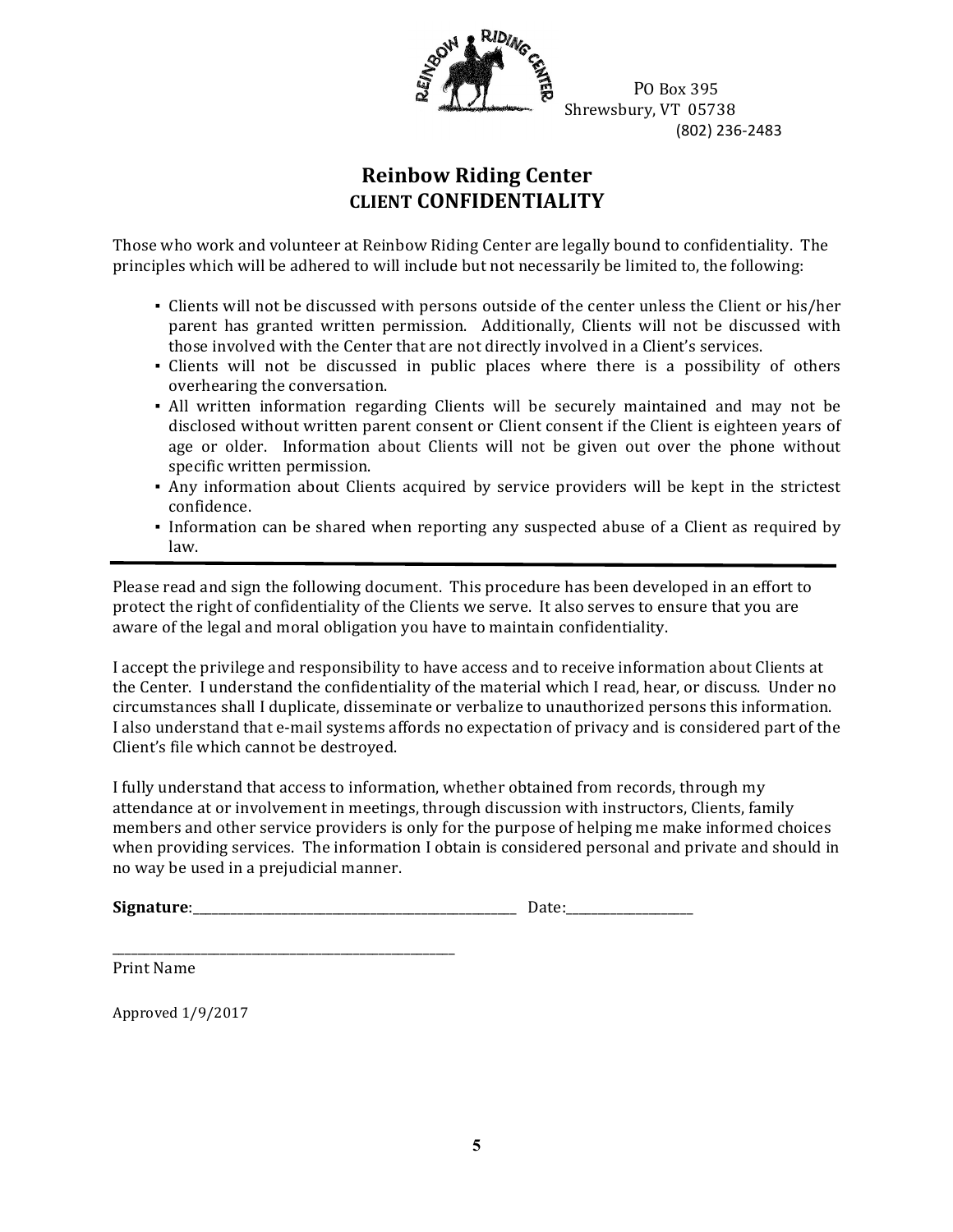

PO Box 395 Shrewsbury, VT 05738 (802) 236-2483

## **VERMONT CRIMINAL INFORMATION CENTER VULNERABLE POPULATIONS PROGRAM RELEASE FORM**

| Last                                       | First          | Middle  |
|--------------------------------------------|----------------|---------|
| Maiden or Alias Names                      |                |         |
|                                            |                |         |
| Social Security #                          |                |         |
|                                            |                |         |
| City/Town                                  | State          | Country |
| Date of Birth<br>Month                     | Day<br>Year    |         |
| Applicant's Phone # (include Area Code) () |                |         |
|                                            | <b>RELEASE</b> |         |

\_\_, hereby acknowledge and agree to a check of any  $I, \_\_$ criminal record of convictions, which may be maintained by the Vermont Criminal Information Center. I understand that the results of the check will be made available to Reinbow Riding Center for use in reviewing my suitability for employment and/or as a volunteer with the program. I further understand that I have the right to appeal the results of the criminal record check to the Vermont Criminal Information Center, Department of Public Safety, 103 Main Street, Waterbury, Vermont 05671-2101.

**Signature of Applicant** 

Date

Identity Verified by

Date